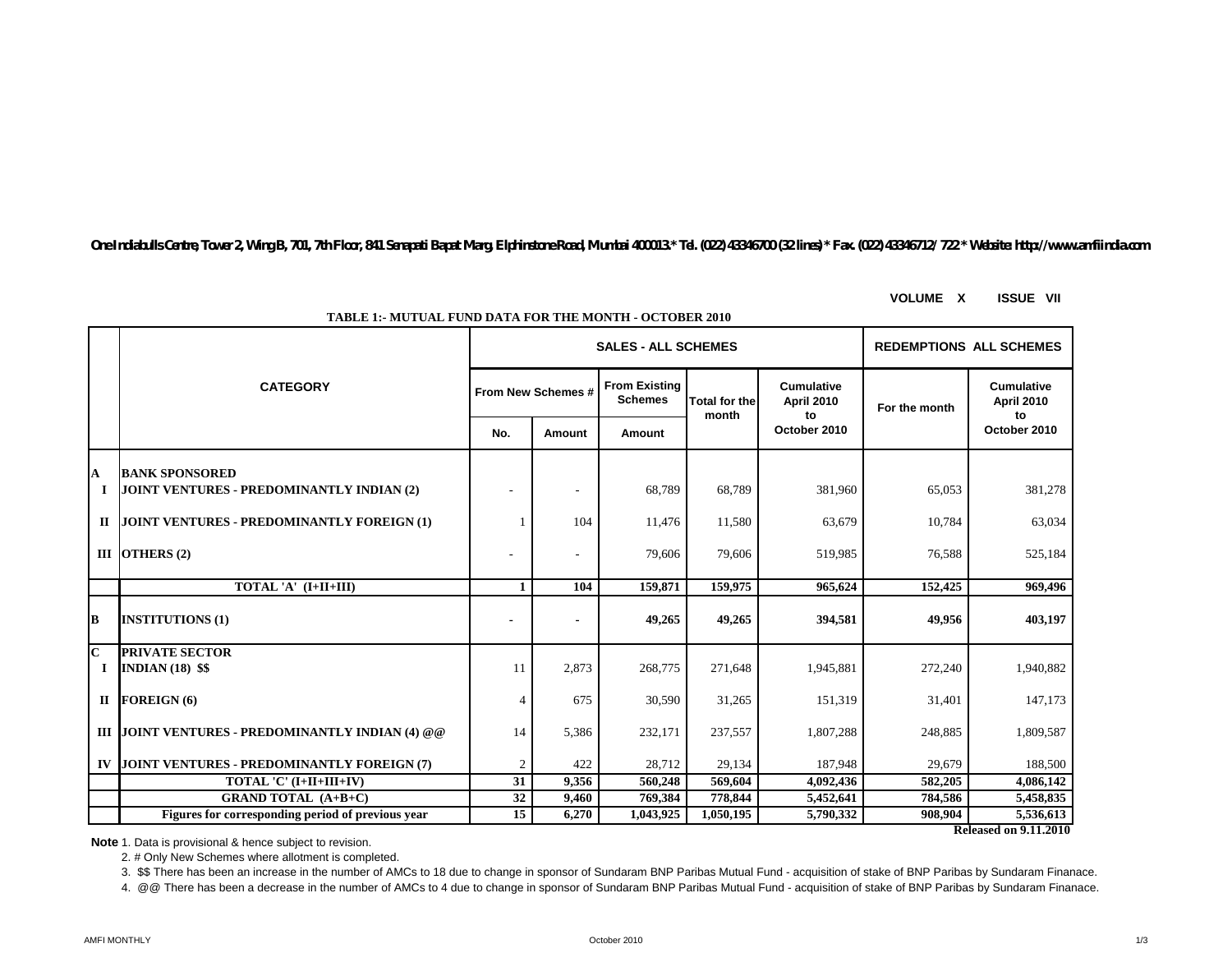### **TABLE 2:- SALES DURING THE MONTH OF OCTOBER 2010 - TYPE AND CATEGORY WISE 2.1 \*NEW SCHEMES LAUNCHED (ALLOTMENT COMPLETED)**

(Rs. in Crore)

|                                | Open End             |        | <b>Close End</b>     |        | <b>Interval Fund</b> |        | <b>TOTAL</b>         |        |
|--------------------------------|----------------------|--------|----------------------|--------|----------------------|--------|----------------------|--------|
|                                | <b>No.of Schemes</b> | Amount | <b>No.of Schemes</b> | Amount | No.of Schemes        | Amount | <b>No.of Schemes</b> | Amount |
| <b>INCOME</b>                  |                      |        | 30                   | 9,354  | -                    |        | 30                   | 9,354  |
| <b>IEQUITY</b>                 |                      | 106    |                      |        |                      |        |                      | 106    |
| <b>BALANCED</b>                |                      |        |                      |        |                      |        |                      |        |
| <b>LIQUID/MONEY MARKET</b>     |                      |        |                      |        |                      |        |                      |        |
| <b>IGILT</b>                   |                      |        |                      |        |                      |        |                      |        |
| <b>ELSS - EQUITY</b>           |                      |        |                      |        |                      |        |                      |        |
| <b>IGOLD ETF</b>               |                      |        |                      |        |                      |        |                      |        |
| <b>IOTHER ETFS</b>             |                      |        |                      |        |                      |        |                      |        |
| <b>FUND OF FUNDS INVESTING</b> |                      |        |                      |        |                      |        |                      |        |
| <b>OVERSEAS</b>                |                      |        |                      | -      | -                    |        |                      |        |
| <b>TOTAL</b>                   |                      | 106    | 30                   | 9,354  |                      |        | 32                   | 9,460  |

## **\*NEW SCHEMES LAUNCHED :**

| <b>IOPEN END EQUITY :</b>  | Baroda Pioneer PSU Equity Fund and Reliance Arbitrage Advantage Fund.                                                                                                                                                                                                                                                                                                                                                                                                                                                                                                                                                                                                                                                                                                                                                                                                                                       |
|----------------------------|-------------------------------------------------------------------------------------------------------------------------------------------------------------------------------------------------------------------------------------------------------------------------------------------------------------------------------------------------------------------------------------------------------------------------------------------------------------------------------------------------------------------------------------------------------------------------------------------------------------------------------------------------------------------------------------------------------------------------------------------------------------------------------------------------------------------------------------------------------------------------------------------------------------|
| <b>ICLOSE END INCOME :</b> | Birla Sun Life FTP Series CE and Series CF, Birla Sun Life Short Term FMP Series 1; DSP BlackRock FMP 12M Series 8, 3M Series 21 and Series 22; Fidelity FMP<br>Series IV Plan A; Fortis FTF Series 17 D and Series 19 A; Franklin Templeton Fixed Tenure Fund Series XIV Plan B; HDFC FMP 35D September 2010 (2) Series<br>XIV, September 2010 (3) Series XIV, 100 D September 2010 (3) Series XIV, September 2010 (4) Series XIV, September 2010 (5) Series XIV, October 2010 (1) Series<br>XIV, October 2010 (2) Series XIV and 370 D September 2010 (2) Series XV; IDFC Fixed Maturity - QS 60 and YS 34, IDFC FMP MS - 27; Kotak FMP 370 Days Series<br>9 and Series 10; Principal PNB FMP 91 Days Series XXIV and Series XXV; Reliance Dual Advantage Fixed Tenure Fund Plan B and Plan I; Reliance Fixed Horizon<br>Fund - XVI - Series 1 and Series 8; Religare FMP - Series III Plan F (370 Days). |

# **2.2 EXISTING SCHEMES**

|                                                    | Open End             |         | <b>Close End</b>     |        | <b>Interval Fund</b> |        | <b>TOTAL</b>         |         |
|----------------------------------------------------|----------------------|---------|----------------------|--------|----------------------|--------|----------------------|---------|
|                                                    | <b>No.of Schemes</b> | Amount  | <b>No.of Schemes</b> | Amount | <b>No.of Schemes</b> | Amount | <b>No.of Schemes</b> | Amount  |
| <b>INCOME</b>                                      | 202                  | 175,873 | 136                  | .298   | 36                   | 8,579  | 374                  | 185,750 |
| <b>IEQUITY</b>                                     | 290                  | 4,914   | 27                   |        |                      |        | <b>318</b>           | 4,915   |
| <b>BALANCED</b>                                    | 31                   | 647     |                      |        |                      |        | 32 <sub>l</sub>      | 647     |
| <b>LIQUID/MONEY MARKET</b>                         | 51                   | 576,713 |                      |        |                      |        | 51                   | 576,713 |
| <b>IGILT</b>                                       | 36                   | 646     |                      |        |                      |        | 36                   | 646     |
| <b>IELSS - EQUITY</b>                              | 36                   | 143     | 12                   |        |                      |        | 48                   | 143     |
| <b>IGOLD ETF</b>                                   |                      | 253     |                      |        |                      |        |                      | 253     |
| <b>OTHER ETFS</b>                                  | 15                   | 271     |                      |        |                      |        | 15 <sup>1</sup>      | 271     |
| <b>IFUND OF FUNDS INVESTING</b><br><b>OVERSEAS</b> | 15                   | 46      |                      |        | -                    |        | 15 <sup>1</sup>      | 46      |
| <b>TOTAL</b>                                       | 685                  | 759,506 | 176                  | 298.،  | 37                   | 8,580  | 898                  | 769,384 |

Notes:The change in number of existing schemes is because of the maturity and reclassification of some of the existing schemes.

^ Amount mobilised by new plans launched under existing scheme.

# **2.3 TOTAL OF ALL SCHEMES**

|                                 | Open End             |         | <b>Close End</b>     |        | <b>Interval Fund</b> |        | <b>TOTAL</b>         |         |
|---------------------------------|----------------------|---------|----------------------|--------|----------------------|--------|----------------------|---------|
|                                 | <b>No.of Schemes</b> | Amount  | <b>No.of Schemes</b> | Amount | <b>No.of Schemes</b> | Amount | <b>No.of Schemes</b> | Amount  |
| <b>INCOME</b>                   | 202                  | 175,873 | 166                  | 10,652 | 36                   | 8,579  | 404                  | 195,104 |
| <b>IEQUITY</b>                  | 292                  | 5,020   | 27                   |        |                      |        | 320                  | 5,021   |
| <b>BALANCED</b>                 | 31                   | 647     |                      |        |                      |        | 32                   | 647     |
| <b>LIQUID/MONEY MARKET</b>      | 51                   | 576,713 |                      |        |                      |        | 51                   | 576,713 |
| <b>IGILT</b>                    | 36                   | 646     |                      |        |                      |        | 36                   | 646     |
| <b>IELSS - EQUITY</b>           | 36                   | 143     | 12                   |        |                      |        | 48                   | 143     |
| <b>GOLD ETF</b>                 |                      | 253     |                      |        |                      |        |                      | 253     |
| <b>IOTHER ETFS</b>              | 15                   | 271     |                      |        |                      |        | 15                   | 271     |
| <b>IFUND OF FUNDS INVESTING</b> | 15                   | 46      |                      | -      | $\overline{a}$       |        | 15.                  | 46      |
| <b>IOVERSEAS</b>                |                      |         |                      |        |                      | $\,$   |                      |         |
| <b>TOTAL</b>                    | 687                  | 759,612 | 206                  | 10,652 | 37                   | 8,580  | 930                  | 778,844 |